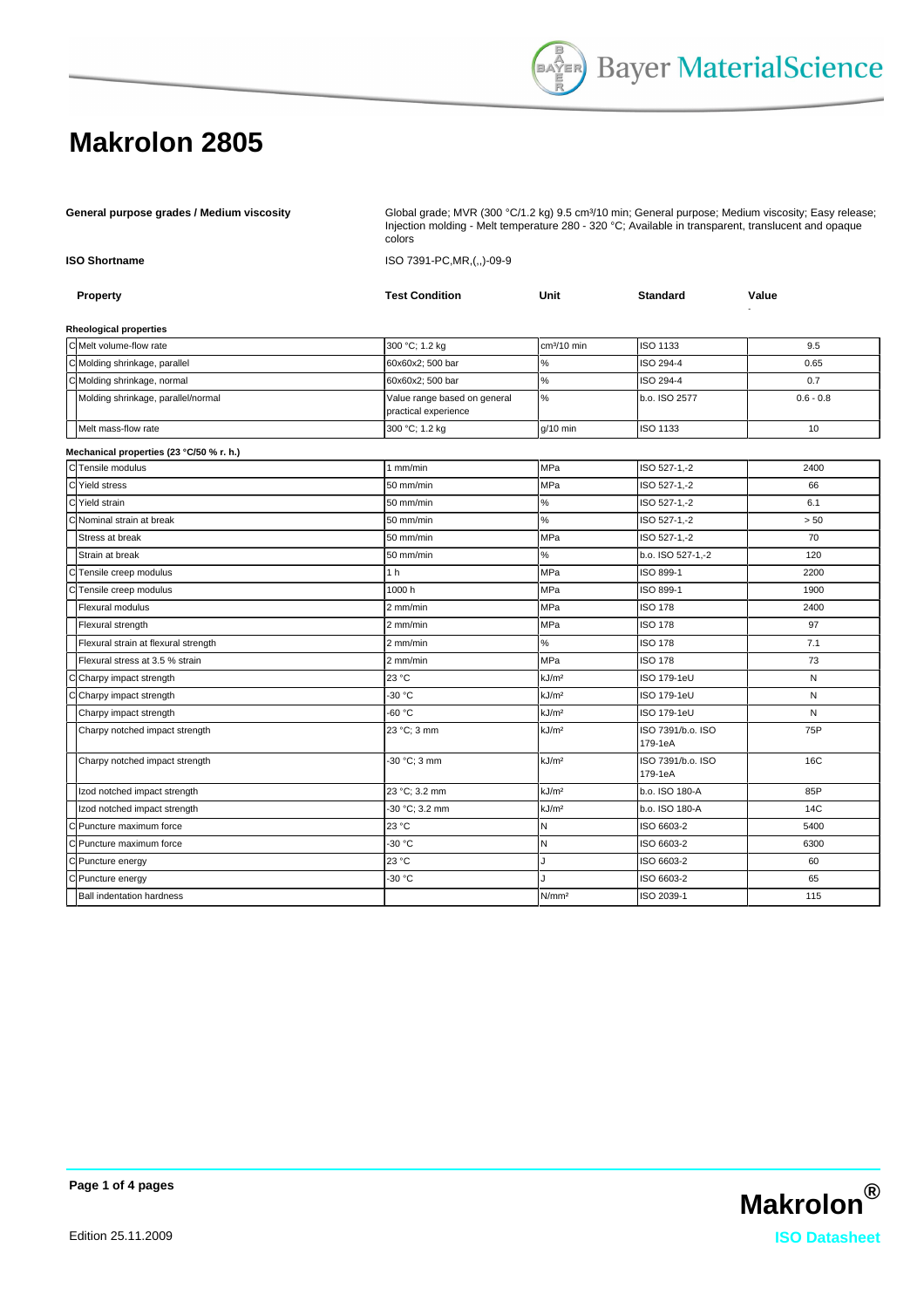| <b>Property</b>                                                       | <b>Test Condition</b>  | Unit                | Standard           | Value     |
|-----------------------------------------------------------------------|------------------------|---------------------|--------------------|-----------|
| <b>Thermal properties</b>                                             |                        |                     |                    |           |
| C Glass transition temperature                                        | 10 °C/min              | °C                  | ISO 11357-1,-2     | 145       |
| C Temperature of deflection under load                                | 1.80 MPa               | °C                  | ISO 75-1,-2        | 125       |
| C Temperature of deflection under load                                | 0.45 MPa               | °C                  | ISO 75-1,-2        | 137       |
| C Vicat softening temperature                                         | 50 N; 50 °C/h          | °C                  | ISO 306            | 145       |
| Vicat softening temperature                                           | 50 N; 120 °C/h         | °C                  | ISO 306            | 146       |
| C Coefficient of linear thermal expansion, parallel                   | 23 to 55 °C            | $10^{-4}$ /K        | ISO 11359-1,-2     | 0.65      |
| C Coefficient of linear thermal expansion, transverse                 | 23 to 55 °C            | $10^{-4}$ /K        | ISO 11359-1,-2     | 0.65      |
| C Burning behavior UL 94 (1.5 mm) [UL recognition]                    | $1.5 \text{ mm}$       | Class               | UL 94              | $V-2$     |
| C Burning behavior UL 94 [UL recognition]                             | 2.4 mm                 | Class               | <b>UL 94</b>       | $V-2$     |
| Burning behavior UL 94 [UL recognition]                               | $0.75$ mm              | Class               | UL 94              | $V-2$     |
| Burning behavior UL 94 [UL recognition]                               | $2.5$ mm               | Class               | UL 94              | <b>HB</b> |
| Burning behavior UL 94 [UL recognition]                               | 3.0 mm                 | Class               | UL 94              | HB        |
| Burning behavior UL 94 [UL recognition]                               | 6.0 mm                 | Class               | <b>UL 94</b>       | HB        |
| Oxygen index                                                          | Method A               | $\%$                | ISO 4589-2         | 27        |
| Thermal conductivity                                                  | 23 °C                  | $W/(m \cdot K)$     | <b>ISO 8302</b>    | 0.20      |
| Resistance to heat (ball pressure test)                               |                        | °C                  | IEC 60695-10-2     | 136       |
| Temperature index (Tensile strength)                                  | 20000 h; 1.5 mm        | °C                  | IEC 60216-1        | 130       |
| Halving interval (Tensile strength)                                   | $1.5 \text{ mm}$       | °C                  | IEC 60216-1        | 8.7       |
| Temperature index (Tensile impact strength)                           | 20000 h; 1.5 mm        | °C                  | IEC 60216-1        | 120       |
| Halving interval (Tensile impact strength)                            | $1.5 \text{ mm}$       | °C                  | IEC 60216-1        | 7.4       |
| Temperature index (Electric strength)                                 | 20000 h; 1.5 mm        | °C                  | IEC 60216-1        | 135       |
| Halving interval (Electric strength)                                  | $1.5 \text{ mm}$       | °C                  | IEC 60216-1        | 7.4       |
| Relative temperature index (Tensile strength) [UL recognition]        | $1.5 \text{ mm}$       | °C                  | <b>UL 746B</b>     | 125       |
| Relative temperature index (Tensile impact strength) [UL recognition] | 1.5 mm                 | °C                  | <b>UL 746B</b>     | 115       |
| Relative temperature index (Electric strength) [UL recognition]       | $1.5 \text{ mm}$       | °C                  | UL 746B            | 125       |
| Glow wire test (GWFI)                                                 | $1.0 \text{ mm}$       | °C                  | IEC 60695-2-12     | 850       |
| Glow wire test (GWFI)                                                 | $1.5 \text{ mm}$       | °C                  | IEC 60695-2-12     | 850       |
| Glow wire test (GWFI)                                                 | 2.0 mm                 | °C                  | IEC 60695-2-12     | 850       |
| Glow wire test (GWFI)                                                 | 3.0 mm                 | °C                  | IEC 60695-2-12     | 930       |
| Glow wire test (GWFI)                                                 | 4.0 mm                 | °C                  | IEC 60695-2-12     | 960       |
| Glow wire test (GWIT)                                                 | 1.0 <sub>mm</sub>      | °C                  | IEC 60695-2-13     | 875       |
| Glow wire test (GWIT)                                                 | $1.5 \text{ mm}$       | °C                  | IEC 60695-2-13     | 875       |
| Glow wire test (GWIT)                                                 | 2.0 mm                 | °C                  | IEC 60695-2-13     | 875       |
| Glow wire test (GWIT)                                                 | 3.0 mm                 | °C                  | IEC 60695-2-13     | 875       |
| Glow wire test (GWIT)                                                 | 4.0 mm                 | °C                  | IEC 60695-2-13     | 875       |
| Glow wire test                                                        | $1.5 \text{ mm}$       | °C                  | b.o. EDF HN60 E.02 | 750       |
| Glow wire test                                                        | $3.0 \text{ mm}$       | $^{\circ} \text{C}$ | b.o. EDF HN60 E.02 | 750       |
| Application of flame from small burner                                | Method K and F; 2.0 mm | Class               | DIN 53438-1,-3     | K1, F1    |
| Needle flame test                                                     | Method K; 1.5 mm       | s                   | IEC 60695-2-2      | 5         |
| Needle flame test                                                     | Method K; 2.0 mm       | s                   | IEC 60695-2-2      | 5         |
| Needle flame test                                                     | Method K; 3.0 mm       | s                   | IEC 60695-2-2      | 10        |
| Needle flame test                                                     | Method F; 1.5 mm       | s                   | IEC 60695-2-2      | 60        |
| Needle flame test                                                     | Method F; 2.0 mm       | s                   | IEC 60695-2-2      | 60        |
| Needle flame test                                                     | Method F; 3.0 mm       | s                   | IEC 60695-2-2      | 120       |
| Burning rate (US-FMVSS)                                               | $>=1.0$ mm             | mm/min              | ISO 3795           | passed    |
| Flash ignition temperature                                            |                        | °C                  | ASTM D1929         | 480       |
| Self ignition temperature                                             |                        | °C                  | ASTM D1929         | 550       |

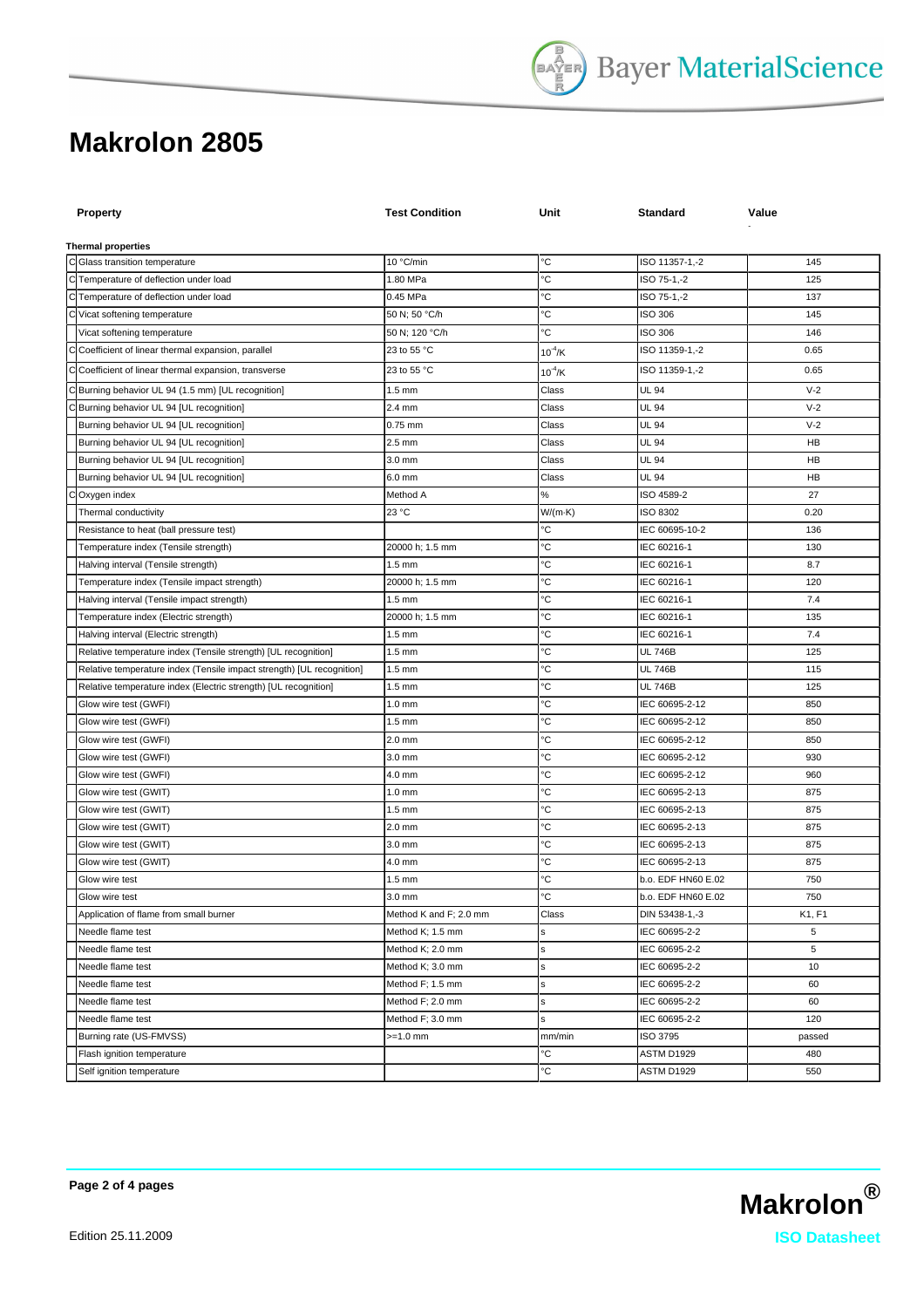| Property                                                  | <b>Test Condition</b>                | Unit                                        | <b>Standard</b> | Value |
|-----------------------------------------------------------|--------------------------------------|---------------------------------------------|-----------------|-------|
| Electrical properties (23 °C/50 % r. h.)                  |                                      |                                             |                 |       |
| C Relative permittivity                                   | 100 Hz                               |                                             | IEC 60250       | 3.1   |
| C Relative permittivity                                   | 1 MHz                                |                                             | IEC 60250       | 3.0   |
| C Dissipation factor                                      | 100 Hz                               | $10^{-4}$                                   | IEC 60250       | 5     |
| C Dissipation factor                                      | 1 MHz                                | $10^{-4}$                                   | IEC 60250       | 90    |
| C Volume resistivity                                      |                                      | Ohm-m                                       | IEC 60093       | 1E14  |
| C Surface resistivity                                     |                                      | Ohm                                         | IEC 60093       | 1E16  |
| C Electrical strength                                     | 1 <sub>mm</sub>                      | kV/mm                                       | IEC 60243-1     | 34    |
| Comparative tracking index CTI<br>Cl                      | Solution A                           | Rating                                      | IEC 60112       | 250   |
| Comparative tracking index CTI M                          | Solution B                           | Rating                                      | IEC 60112       | 125M  |
| Electrolytic corrosion                                    |                                      | Rating                                      | IEC 60426       | A1    |
| Other properties (23 °C)                                  |                                      |                                             |                 |       |
| C Water absorption (saturation value)                     | Water at 23 °C                       | $\%$                                        | ISO 62          | 0.30  |
| cl<br>Water absorption (equilibrium value)                | 23 °C; 50 % r. h.                    | %                                           | ISO 62          | 0.12  |
| C Density                                                 |                                      | kg/m <sup>3</sup>                           | ISO 1183-1      | 1200  |
| Water vapor permeability                                  | 23 °C; 85 % RH; 100 µm film          | $g/(m^2.24 h)$                              | ISO 15106-1     | 15    |
| Gas permeation                                            | Oxygen; 100 µm film                  | cm <sup>3</sup> /(m <sup>2</sup> -24 h-bar) | b.o. ISO 2556   | 700   |
| Gas permeation                                            | Oxygen; 25.4 µm (1 mil) film         | cm <sup>3</sup> /(m <sup>2</sup> -24 h-bar) | b.o. ISO 2556   | 2760  |
| Gas permeation                                            | Nitrogen; 100 um film                | cm <sup>3</sup> /(m <sup>2</sup> -24 h-bar) | b.o. ISO 2556   | 130   |
| Gas permeation                                            | Nitrogen; 25.4 um (1 mil) film       | cm <sup>3</sup> /(m <sup>2</sup> -24 h-bar) | b.o. ISO 2556   | 510   |
| Gas permeation                                            | Carbon dioxide; 100 um film          | cm <sup>3</sup> /(m <sup>2</sup> -24 h-bar) | b.o. ISO 2556   | 4300  |
| Gas permeation                                            | Carbon dioxide; 25.4 um (1 mil) film | cm <sup>3</sup> /(m <sup>2</sup> -24 h-bar) | b.o. ISO 2556   | 16900 |
| <b>Bulk density</b>                                       | Pellets                              | kg/m <sup>3</sup>                           | ISO 60          | 660   |
| <b>Material specific properties</b>                       |                                      |                                             |                 |       |
| Refractive index                                          | Procedure A                          |                                             | <b>ISO 489</b>  | 1.586 |
| Haze for transparent materials                            | 3 mm                                 | $\%$                                        | ISO 14782       | < 0.8 |
| Luminous transmittance (clear transparent materials)      | 1 <sub>mm</sub>                      | $\%$                                        | ISO 13468-2     | 89    |
| c<br>Luminous transmittance (clear transparent materials) | 2 <sub>mm</sub>                      | %                                           | ISO 13468-2     | 89    |
| Luminous transmittance (clear transparent materials)      | 3 mm                                 | %                                           | ISO 13468-2     | 88    |
| Luminous transmittance (clear transparent materials)      | 4 mm                                 | $\%$                                        | ISO 13468-2     | 87    |
| Processing conditions for test specimens                  |                                      |                                             |                 |       |
| C Injection molding-Melt temperature                      |                                      | с                                           | <b>ISO 294</b>  | 300   |
| C Injection molding-Mold temperature                      |                                      | с                                           | <b>ISO 294</b>  | 80    |
| C Injection molding-Injection velocity                    |                                      | mm/s                                        | <b>ISO 294</b>  | 200   |

**C** These property characteristics are taken from the CAMPUS plastics data bank and are based on the international catalogue of basic data for plastics according to ISO 10350.

Impact properties:  $N =$  non-break,  $P =$  partial break,  $C =$  complete break



**Page 3 of 4 pages**